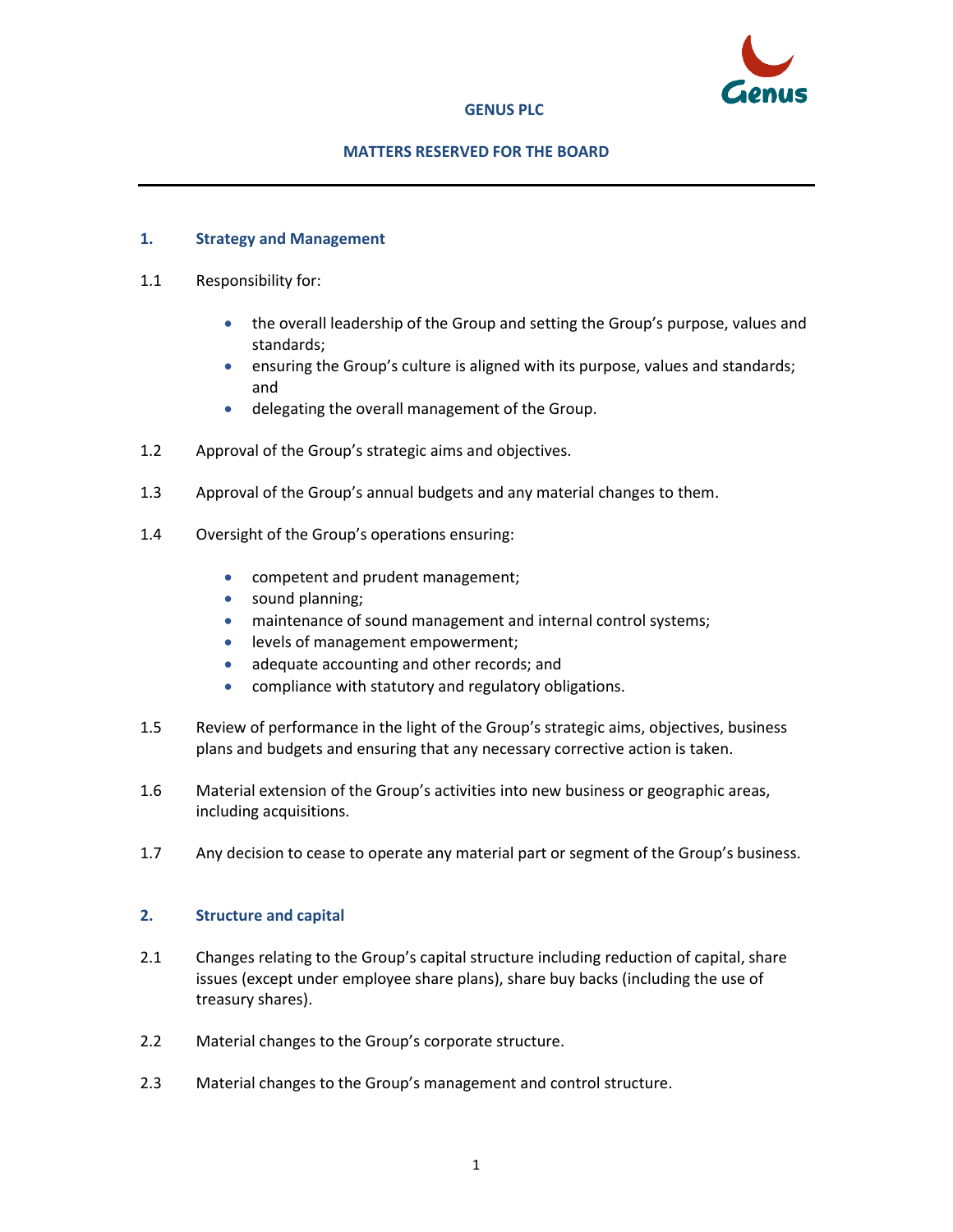- 2.4 Any changes to the Company's listing or its status as a plc.
- 2.5 Approval of Group banking facilities and approval of the giving of security over Company assets in excess of £3m other than in the ordinary course of business.

### **3. Financial reporting and controls**

- 3.1 Approval of preliminary announcements of interim and final results and approval of interim management statements.
- 3.2 Approval of the annual report and accounts.
- 3.3 Approval of the dividend policy.
- 3.4 Declaration of any interim dividend and recommendation of the final dividend.
- 3.5 Approval of any significant changes in accounting policies or practices.
- 3.6 Approval of treasury and tax policies, including interest rate, foreign currency exposure and the use of financial derivatives.

# **4. Internal controls**

- 4.1 Ensuring maintenance of a sound system of internal control and risk management including:
	- receiving reports on, and reviewing the effectiveness of, the Group's risk and control processes to support its strategy and objectives;
	- undertaking an annual assessment of these processes; and
	- approving an appropriate statement for inclusion in the annual report.

### **5. Capital Expenditure and Contracts**

- 5.1 Approval of capital expenditure projects above £5m in value. Capital expenditure by a Group company of greater than £3m in value, but less than £5m is to be approved by a Committee of the Board comprising any two of the Chairman, Chief Executive and the Group Finance Director.
- 5.2 Contracts that are entered into by a Group company, that requires an expenditure of greater than £3m in value over the duration of the contract, but less than £5m are to be approved by a Committee of the Board comprising any two of the Chairman, Chief Executive and the Group Finance Director. Any contracts to be entered into by a Group company that require an expenditure of greater than £5m in value over the duration of the contract, are to be approved by the Board.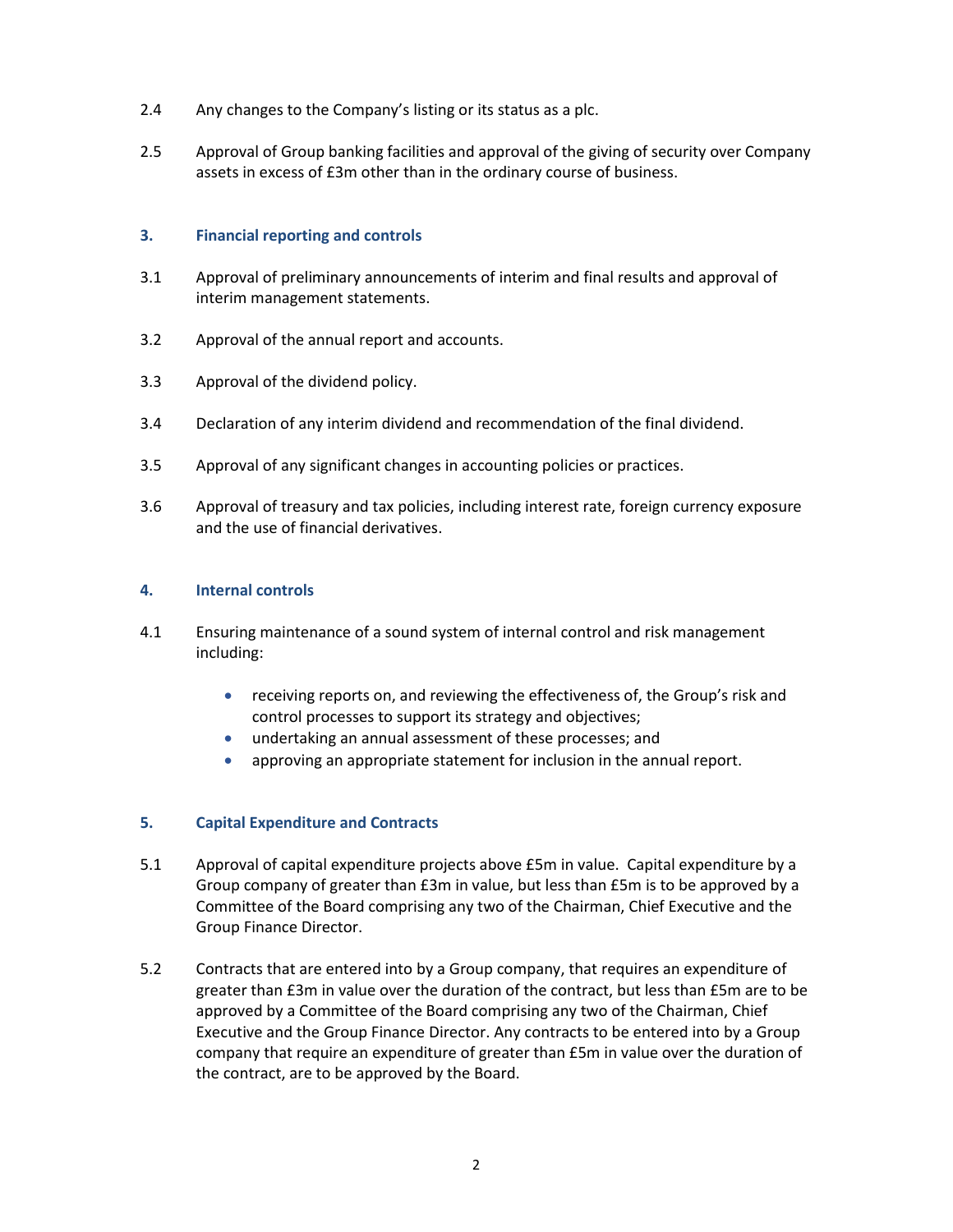# **6. Communication**

- 6.1. Approval of resolutions and corresponding documentation to be put forward to shareholders at a general meeting.
- 6.2 Approval of all circulars and listing particulars.
- 6.3 Approval of press releases concerning matters decided by the board.
- 6.4 All London Stock Exchange notifications other than for routine matters.

# **7. Board membership and other appointments**

- 7.1 Changes to the structure, size and composition of the Board, following recommendations from the Nomination Committee.
- 7.2 Ensuring adequate succession planning for the Board and senior management.
- 7.3 Appointments to the Board, following recommendations by the Nomination Committee.
- 7.4 Selection of the Chairman of the Board and the Chief Executive.
- 7.5 Appointment of the Senior Independent Director.
- 7.6 Membership and chairmanship of Board committees.
- 7.7 Continuation in office of directors at the end of their term of office, when they are due to be re-elected by shareholders at the AGM and otherwise as appropriate.
- 7.8 Continuation in office of any director at any time, including the suspension or termination of service of an executive director as an employee of the Company, subject to the law and their service contract.
- 7.9 Appointment or removal of the Company Secretary.
- 7.10 Appointment, reappointment or removal of the external auditor to be put to shareholders for approval, following the recommendation of the Audit Committee.

### **8. Remuneration**

- 8.1 Determining the remuneration policy for the Directors and other senior executives following recommendations from the Remuneration Committee.
- 8.2 Determining the remuneration of the Non-Executive Directors, subject to the articles of association and shareholder approval as appropriate.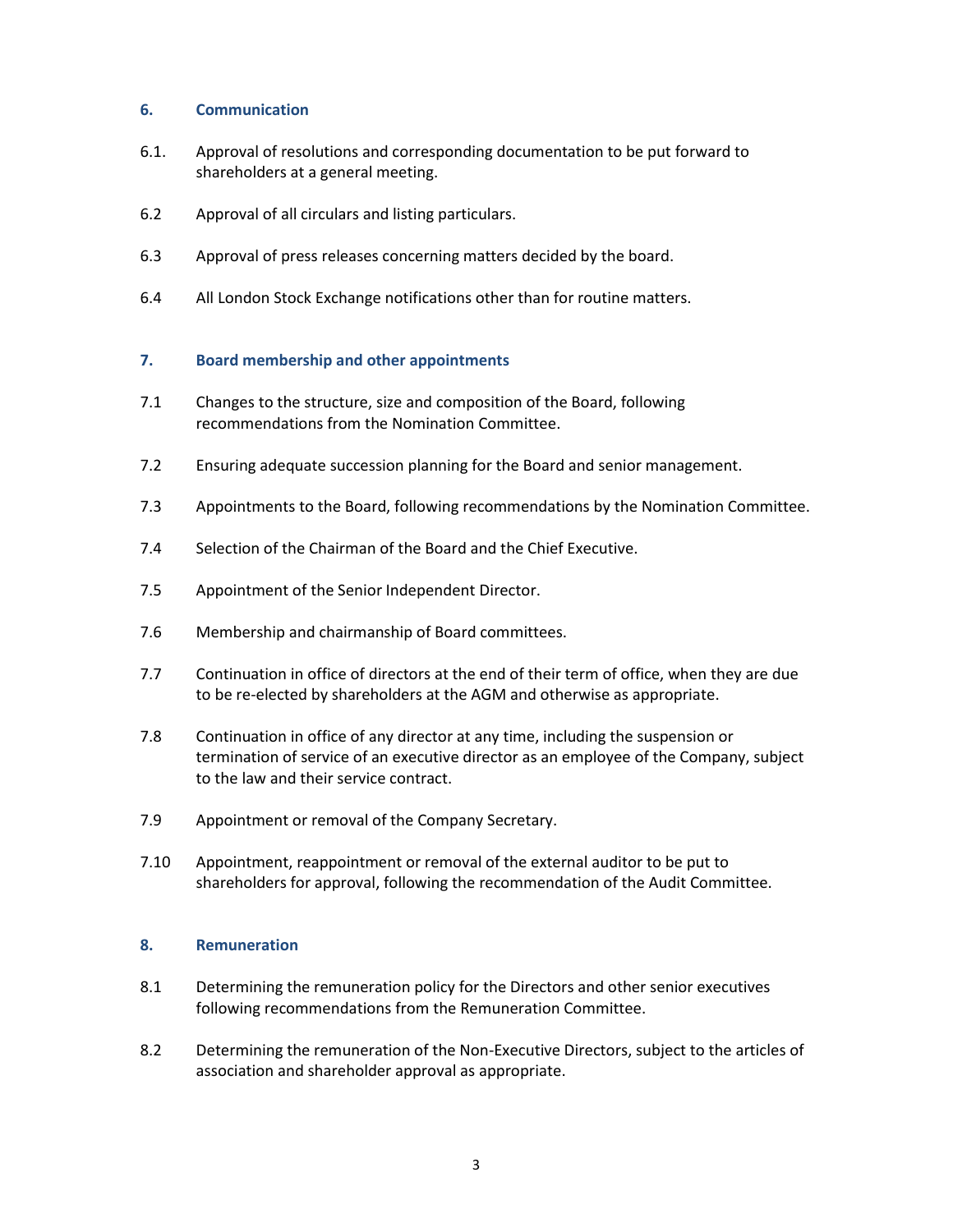8.3 The introduction of new share incentive plans or major changes to existing plans, to be put to shareholders for approval, following recommendations of the Remuneration Committee.

# **9. Delegation of Authority**

- 9.1 The division of responsibilities between the Chairman and the Chief Executive should be in writing.
- 9.2 Approval of the delegated levels of authority.
- 9.3 Establishing an Audit, Remuneration, Nomination, Science and other Board Committees and approving their terms of reference.

# **10. Corporate governance matters**

- 10.1 Undertaking a formal and rigorous annual review of its own performance, and that of its committees and individual Directors.
- 10.2 Determining the independence of directors.
- 10.3 Considering the balance of interests between shareholders, employees, customers, the community and other stakeholders.
- 10.4 Reviewing the Group's overall corporate governance arrangements.
- 10.5 Receiving reports on the views of the Company's shareholders, the workforce and other key stakeholders to ensure that they are communicated to the Board as a whole.
- 10.6 Ensuring there is a means for employees and contractors to raise concerns, in confidence, about possible wrongdoing in financial reporting or other matters, and ensuring that these arrangements allow proportionate and independent investigation of such matters and appropriate follow up action.

# **11. Policies**

11.1 Approval of policies and codes of conduct, including the share dealing code and procedures for the release of price sensitive information, bribery and anti-corruption and whistleblowing policies, corporate social responsibility policy, charitable donations policy and anti-slavery and human trafficking policy, ensuring that such policies and codes of conduct reflect the Group's culture, purpose, values and standards.

### **12. Other**